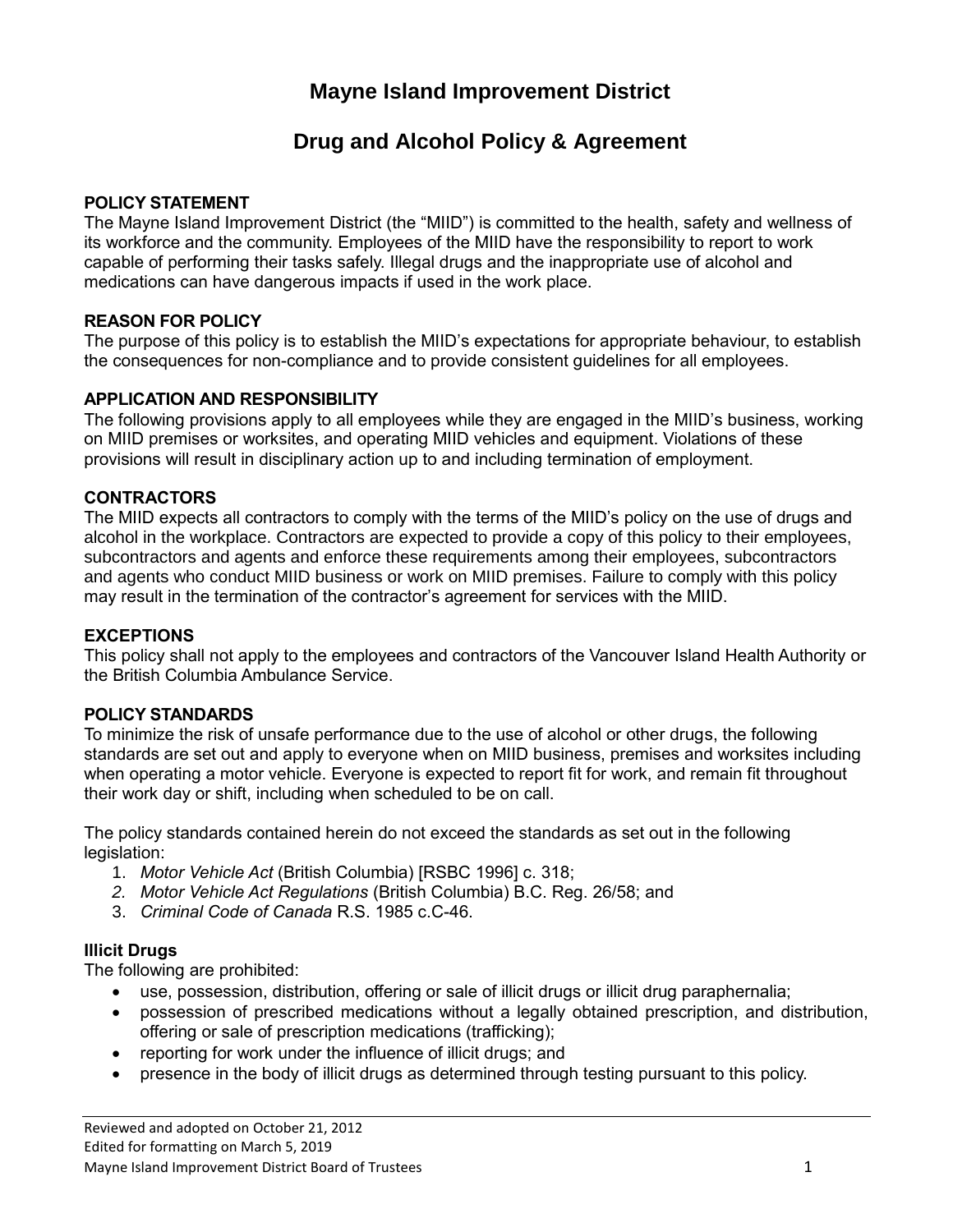# **Alcohol**

The following are prohibited:

- reporting for duty under the influence of alcohol;
- use of alcohol during the work day including during meals and breaks;
- possession, distribution, offering or sale of alcohol;
- having an alcohol test result of a Blood Alcohol Content (BAC) which equals or exceeds the blood alcohol levels as set out in the *Motor Vehicle Act* (British Columbia) [RSBC 1996] c. 318; and
- use of alcohol within eight hours of an accident or until tested or advised by the MIID that a test is not required.

Employees covered by this policy may use alcohol after the work day, provided they use alcohol responsibly and they are not returning to work.

# **Medications**

Everyone is expected to use prescribed and over-the-counter medications responsibly. The intentional misuse of medications (for example, using the medication not as it has been prescribed, using someone else's prescription medication, combining medication and alcohol use against direction) while on MIID business, premises or worksites is prohibited. Medications of concern are those that inhibit or may inhibit an employee's ability to perform their job safely.

Employees are expected to investigate (through their doctor or pharmacist) whether a medication can affect safe operation and take appropriate steps to minimize associated risk. They are to report any requirement for modified work to their supervisor and follow any recommended course of action to minimize safety risk.

# **On-Call Situations**

Employees receiving standby pay for on-call situations are expected to be fit for work and in compliance with these standards. If unexpected circumstances arise where an individual is requested to perform unscheduled services while under the influence of alcohol or medications, it is the responsibility of that individual to decline the call.

## **INVESTIGATION PROCEDURES**

## **Performance Management**

The normal process of performance management will continue to be emphasized. Employees with apparent performance problems will be reminded that they should access assistance should a personal problem be affecting their job performance.

## **Unfit for Duty Situations**

In all situations when there are reasonable grounds to believe an employee is unfit to be at work, responsible escort procedures will be followed. The employee will be escorted to a safe place and given an opportunity to explain why they appear to be in a condition unfit for duty. If the supervisor conducting the interview still believes the employee is in a condition unfit for normal duty, and after consultation and agreement of a second person where possible, they may take any of the following actions:

- referral for medical attention if there are immediate medical concerns (doctor, local hospital or clinic); and/or
- referral for an alcohol and drug test if there are reasonable grounds to believe alcohol or drug use may be a factor in the situation.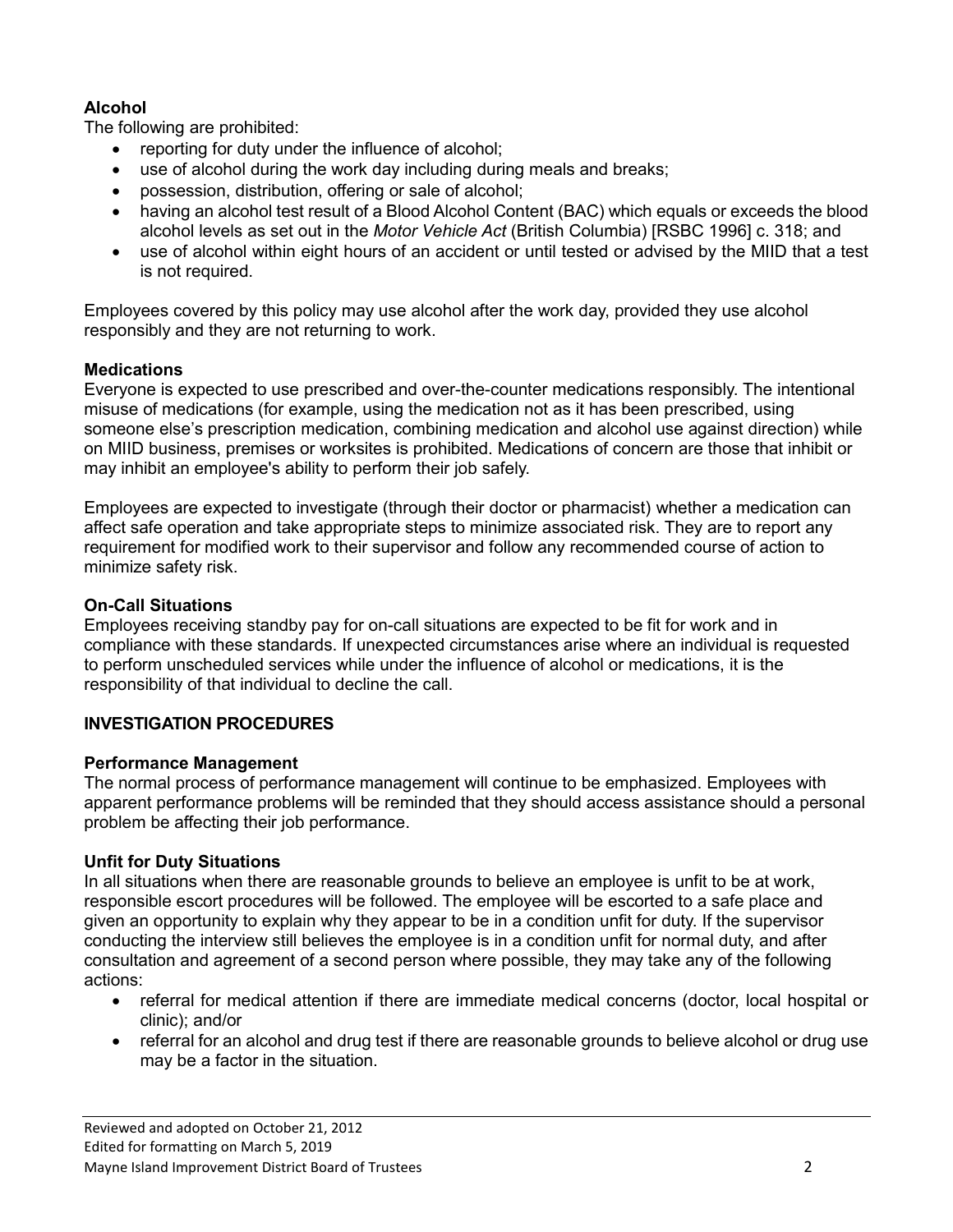The employee will be provided with transportation to the collection site or hospital/clinic depending on the circumstances, and then to their place of residence or to the care of another person. The employee may be temporarily held out of service with pay or reassigned pending completion of any investigation and, depending on the test result, a fitness for duty assessment may also be required.

## **Alcohol and Drug Testing**

All employees will be subject to testing in the following circumstances:

- 1. Reasonable Cause: Testing will take place whenever an MIID representative has reasonable grounds to believe that the actions, appearance or conduct of an employee while on duty are indicative of the use of drugs or alcohol. The decision to test shall be made by a supervisor, with concurrence of a second trained person whenever possible (for example, another supervisor, manager, or human resources). The basis for the decision will be documented as soon as possible after action has taken place. The referral for a test will be based on specific, personal observations resulting from, but not limited to such indicators as:
	- observed use or evidence of use of a substance (for example, smell of alcohol);
	- observed signs of drug or alcohol impairment;
	- erratic or atypical behaviour of the employee;
	- changes in the physical appearance of the employee;
	- changes in the behaviour of the employee; or
	- changes in the speech patterns of the employee.
- 2. Post Incident: Alcohol and drug testing is required after a significant work-related accident or incident as part of a full investigation into the circumstances. The decision to refer employee(s) for a test will be made by the supervisor investigating the incident and with the agreement of a second person whenever possible (for example, another supervisor, manager, or human resources). The following procedures apply:
	- the need for a test must be documented as part of the preliminary investigation as soon as practical after the triggering event;
	- a test will not be necessary if there is clear evidence that acts or omissions of employee(s) could not have been a contributing factor (for example, structural or mechanical failure);
	- employee(s) referred for a test will only be those who are identified, with reasonable grounds, as having been directly involved in the chain of acts or omissions leading up to the event; and
	- employee(s) to be tested must not use alcohol until after the test has been completed or until they have been advised that a test is not required.

Since all employees may be subject to testing after a significant incident, they are to report the situation to their immediate supervisor as soon as possible after the incident and participate fully in any subsequent investigation.

A significant incident would be one causing:

- a fatality or serious personal injury to an employee or a member of the public;
- an environmental spill with significant implications; or
- significant loss or damage to property, equipment or vehicles.

On-road accidents: Anyone who operates a vehicle for the MIID is subject to testing after a significant accident or one requiring hospitalization. Any employee involved in an on-road accident as noted above is required to report the situation to their immediate supervisor as soon as possible after the incident and participate fully in any subsequent investigation.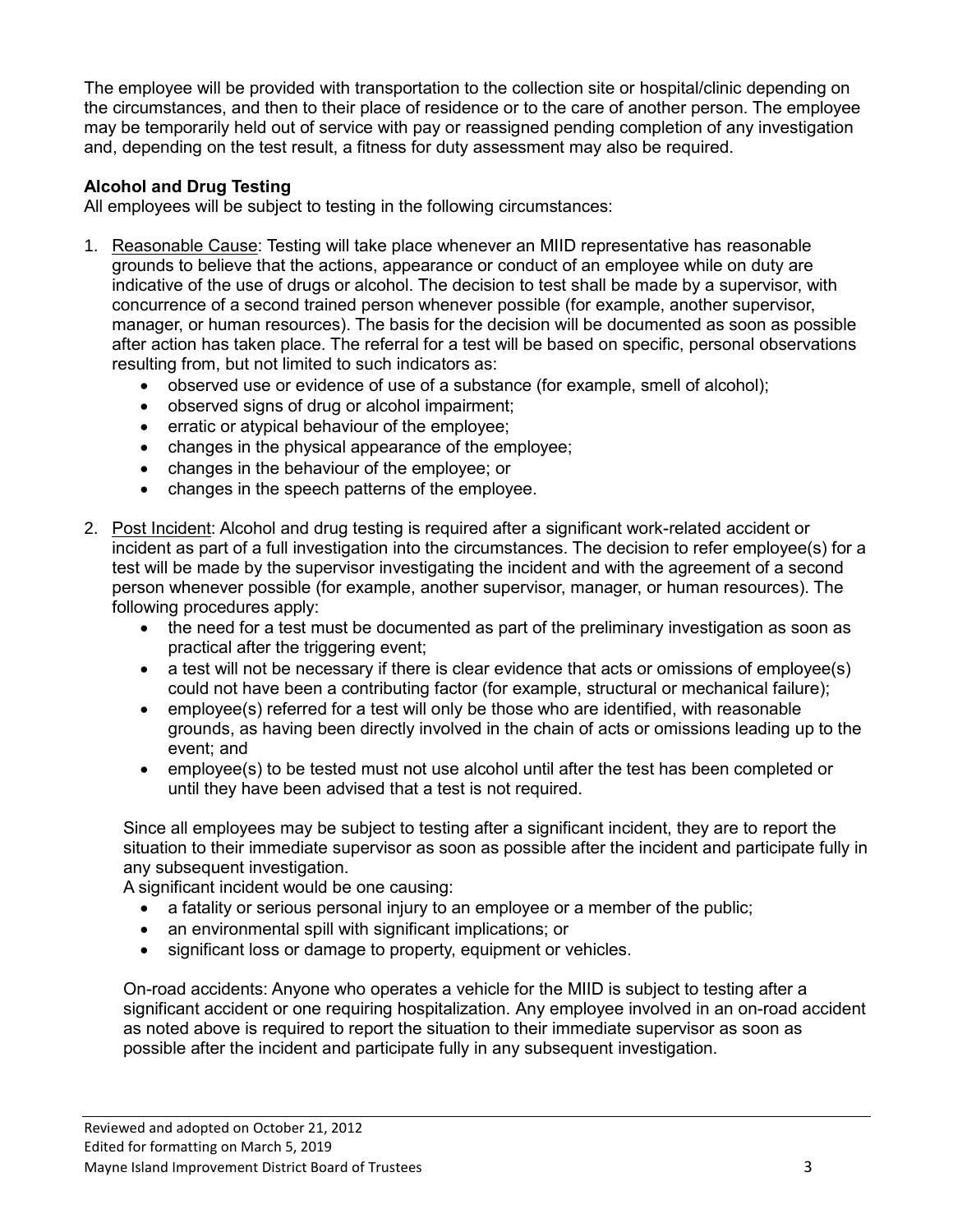Other Situations: At their discretion, the MIID may require a post-incident test after any other significant work accident, incident or near miss as part of a complete investigation. Failure to report a serious accident, incident or near miss is a violation of this policy.

- 3. Return to Duty Post Violation: In those situations where employment is continued after a policy violation, individuals will be required to pass a return to duty test and may be subject to unannounced testing for a minimum of two (2) years as a condition of continued employment.
- 4. Return to Duty Post Treatment: Any employee assuming duties after primary treatment for an alcohol or drug problem which resulted from a performance-related incident will be required to pass a return to duty test. In addition, they may be subject to unannounced testing with a casespecific program designed to support their ongoing recovery.
- 5. Failure to Test: Failure to report directly for a test, refusal to submit to a test, refusal to agree to disclosure of a test result to the MIID, a confirmed attempt to tamper with a test sample, or failure to report an accident which may require testing, are violations of this policy.

## **Possession of Alcohol or Drugs**

The MIID reserves the right to investigate any situation when there are reasonable grounds to believe that alcohol or illicit drugs are present on MIID premises in violation of this policy.

Supervisors are responsible for identifying situations where a search is justified based on a combination of indicators that could include behaviour, odour, or presence of paraphernalia. They will be responsible for advising the MIID Board of Trustees of the situation, who, in conjunction with the RCMP may take the appropriate steps to investigate the situation.

## **Impaired Driving Charge**

Employees must inform their supervisor immediately if they have been charged with an impaired driving offense when operating a vehicle on behalf the MIID. Impaired driving would include but not be restricted to exceeding the legal BAC in that jurisdiction, driving while impaired, or refusal to blow into a breath analyzer. Receipt of a charge will result in a full investigation, and discipline appropriate to the situation.

## **POLICY VIOLATION**

All employees will have access to this policy. The MIID views the rules contained in this policy to be of the utmost importance. Any deviation from the above terms will result in disciplinary action that may include immediate dismissal. Any resulting dismissal will be considered as "dismissal with cause" and not subject to notice or remuneration in lieu.

In all situations, an investigation will be conducted to verify that a policy violation has occurred before disciplinary action is taken. Therefore, the MIID will hold out of service, with pay, any employee who is believed to be involved in an incident that could lead to disciplinary action pending the results of the investigation. The appropriate discipline in a particular case depends on the nature of the policy violation and the circumstances surrounding the situation.

Should the MIID determine that employment will be continued in a specific circumstance, the employee would be required to enter into an agreement governing their continued employment which may require any or all of the following actions, or any other condition appropriate to the situation:

- temporary removal from their position;
- assessment by a substance abuse professional to determine the need for a structured treatment program;
- adherence to any recommended treatment, monitoring, and aftercare program;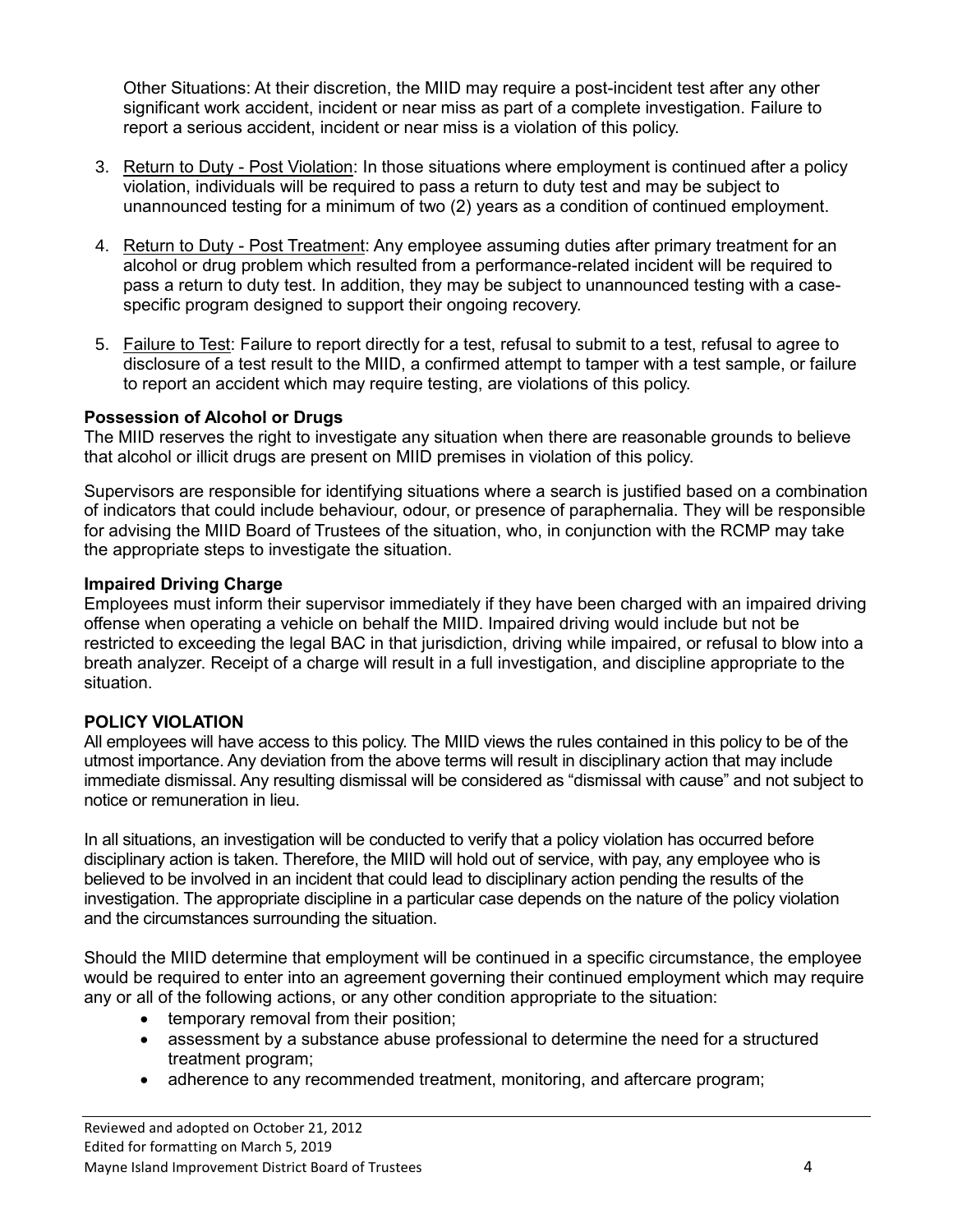- maintenance of sobriety and satisfactory performance on return to duty;
- successful completion of a return to duty test;
- ongoing unannounced testing for a period determined on a case by case basis; and
- no further violations of the policy.

Failure to meet these conditions including a second violation of the policy, may result in termination of employment in accordance with the return to duty agreement.

# **DEFINITIONS**

**Alcohol** refers to beer, wine and distilled spirits.

**Drug** means any substance, including alcohol, illicit drugs or medications, the use of which has the potential to change or adversely affect the way a person thinks, feels or acts. For the purposes of this policy, drugs of concern are those that inhibit a worker's ability to perform his or her job safely and productively.

**Employee** includes all regular full time, part time, temporary, casual and fixed-term employees and students on the MIID payroll as well as employees, subcontractors and agents (staff) of contractors engaged by the MIID.

**Fitness for Work/Duty** in the context of this policy means being able to safely and acceptably perform assigned duties without any limitations due to the use or after-effects of alcohol, illicit drugs or medications.

**Illicit Drug** means any drug or substance that is not legally obtainable and whose use, sale, possession, purchase or transfer is restricted or prohibited by law (for example, street drugs such as marijuana and cocaine).

**Medication** refers to a drug obtained legally, either over-the-counter or through a doctor's prescription.

**MIID Business** refers to all business activities undertaken by employees in the course of performing duties, whether conducted on or off MIID premises.

**MIID Premises** includes but is not necessarily restricted to all land, facilities, mobile equipment and vehicles owned, leased or otherwise directly controlled by the MIID, with the exception of the Fire Fighters' Recreational Hall.

**MIID Worksite** includes any worksite to which employees have been assigned for the purpose of conducting business.

**Supervisor** means the individual accountable for a particular facility, department, or area, including managers and others in supervisory positions directly responsible for the performance of individuals.

**Under the Influence** of drugs (including prescription drugs) alcohol or any controlled substance for the purpose of this policy is defined as the use of one or more of these substances to an extent that an employee is:

- unable to perform in a productive manner;
- in a physical or mental condition that creates a risk to the safety and well-being of the individual, other employees, the public or MIID property; or
- displaying signs or symptoms of substance abuse such as smell of alcohol on breath, slurred speech, and atypical behaviour.